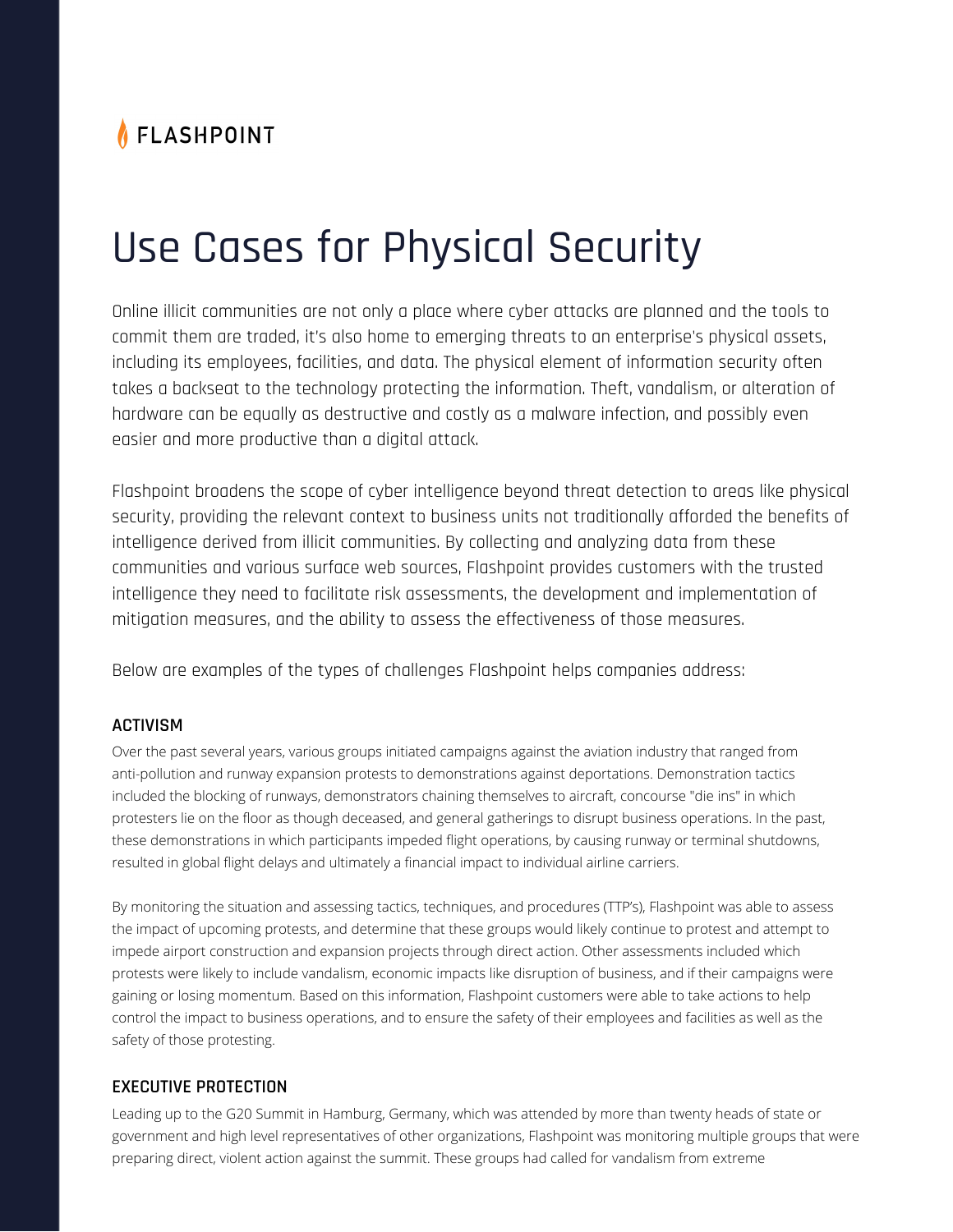far-left and anarchist groups and already one protest had led to several police vehicles being burned. Additionally, due to historic cyber campaigns around the G20, Flashpoint had assessed with moderate confidence that some form of nefarious cyber activity was likely to be observed.

Flashpoint monitored the timelines of these groups, identifying the peak dates where demonstrations would likely take place and which of those dates were most likely to involve vandalism and violence towards police by extremist groups. Customers were also provided profiles of the groups involved with an eye towards whether these groups were typically violent. Our analysts offered customers strategic advice in the instance of a violent protest, including how to set up emergency notification systems and physical evacuation plans. They also evaluated physical threats that would lead to cyber compromise, such as malware deployed through flash drives, and offered strategic advice on how to protect laptops and other mobile devices.

## **PHYSICAL FRAUD**

In April 2017, a threat actor published a post titled "Diaries of a Fraudster," detailing various fraud techniques. According to the actor, he and a team of others would purchase credit reports and then purchase matching scanned driver's licenses and Social Security Numbers. After the purchases, he claimed that: "[the] rest was simple, just memorize the information on the [credit] Report and DOB, Address etc. Then we went to [a retail store] or any stores that let you buy merchandise as a loan. " He also claimed that their team would place small microphones in: "big construction stores . . . that any entrepreneur could go simply by telling the cashier his name and account number. " After stealing the information, he and his team would "dress in construction clothes, make fake [IDs]," and buy less than \$5,000 CAD worth of items at a time."

Flashpoint alerted customers to these new techniques, as the advice and experience offered by actors such as this one are of immense value to other cybercriminals-–both novice and experienced-–who are seeking to enhance their operational tradecraft. This helped customers to make strategic decisions about their operational security procedures. A profile was also created on this actor to monitor his other activities on illicit communities so if he continues his diary series, Flashpoint can keep customers abreast of new TTPs as soon as other threat actors learn them.

#### **PHYSICAL THEFT & LOSS**

In June 2017, a company was fined more than £100,000 following the theft of a hard drive containing the banking details of almost 60,000 customers. The device also held limited credit card details of 20,000 customers, although CVC numbers and expiration dates are not affected. The Information Commissioner's Office (IOC) said the device was stolen either by a member of staff of a contractor, adding that the information on it was not encrypted and the device has never been recovered.

Theft of hardware, such as company-issued laptops, cellular devices, and removable media, poses a potentially high-impact financial threat to the financial sector. The loss of employee or customer data, if decrypted or readable, will likely lead to large-scale fraud and the possibility of lawsuits and/or fines by government regulators. With Flashpoint's help, the company could have strategically planned to protect their sensitive hardware both on a physical security level and recommendations on protecting the data on that hardware. Following a breach like this, if the company's information were to appear on illicit communities, Flashpoint could also alert them and provide context which could assist in discovering the threat actors involved.